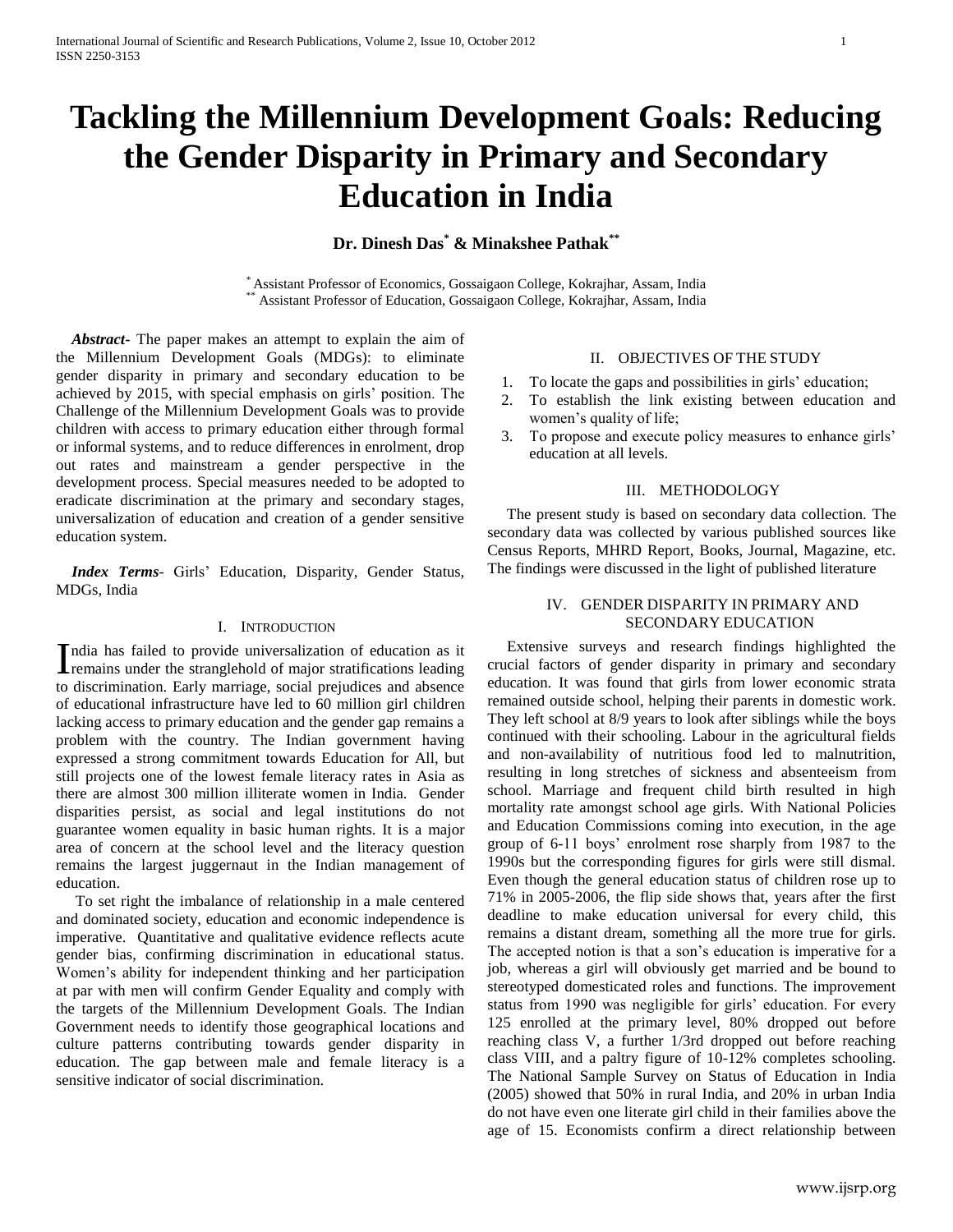family income and the expenses towards girls' education. Census figures projected during 1991-2001(Selected Educational Statistics Primary Education 1999-2001 MHRD, Govt. of India) show male literacy to be 63.86% and 75.85% against female literacy of 39.42% and 54.16%. Out of 13,459,734 dropouts from Secondary schooling, 6.08% are males and 7.98% are females. India enters her new Millennium with two thirds of women still illiterate despite the commitment to eradicate girls" illiteracy by 2005. Educational Statistics of 2005-2006 show the overall gender gap and the low enrolment as late as 1996 to 2005.

# **Table 1: % of Enrolment in Primary and Secondary Stage (1997-2005)**

|         | <b>Primary Education</b> |              | <b>Secondary Education</b> |              |  |
|---------|--------------------------|--------------|----------------------------|--------------|--|
| Year    | <b>Boys</b>              | <b>Girls</b> | <b>Boys</b>                | <b>Girls</b> |  |
| 1997-98 | 62.3                     | 48.0         | 23.6                       | 15.9         |  |
| 1998-99 | 62.7                     | 48.2         | 24.0                       | 16.3         |  |
| 1999-00 | 64.1                     | 49.5         | 25.1                       | 17.1         |  |
| 2001-02 | 63.6                     | 50.3         | 26.1                       | 18.7         |  |
| 2002-03 | 65.4                     | 52.1         | 28.2                       | 21.2         |  |
| 2004-05 | 68.2                     | 56.5         | 32.5                       | 23.6         |  |

Source: MHRD, Dept. of Education, GOI

 Though primary and secondary enrolment has increased in many regions, India witnesses an alarming statistics of out-ofschool children who have not had the chance to enroll, owing primarily to factors like negligence or poverty on the part of their parents. The policy makers attribute the ignorance and apathy of the parents to absence of exposure through televised and printed media, more especially in the rural and remote parts of the country. The National Commission for Women, considering it to be their responsibility, have introduced measures of dissemination of information regarding the need to educate the girl child for national, social and global progress. First generation educated children hardly received any educational or moral support from their parents to continue. The mindset transformation of the parents has become a Herculean task for the policy makers as the rigid confirmation of girls" accepted status is firmly embedded in an understanding system where the Millennium Development Goals will find it difficult to uproot the existing and introduce the new. For this reason, apart from sudden discontinuation of education, the country is also losing girl children who would definitely be assets.

Considering the deplorable condition of girls' education, the Government of India has suggested some valid measuresamongst others:

- a) To study the problems of women"s education by a system of survey and data by the institutes of Education in different States and coordinated at the National Level.
- b) A target of a primary school within walking distance of a child"s home.
- c) Public opinion in favour of girls' education to be generated.
- d) Awarding of scholarships which serve as compensation to parents should be given. This will ensure reduction of wastage and stagnation.
- e) Incentives to women teachers in the form of facilities and infrastructure support to be provided.

# V. MDGS: PROMISES, FAILURES AND CHALLENGES

 The present era is one of meeting challenges and seeking equal opportunities, the future will be women"s rendering of writing her own history, the geography of her personal and public sphere, the sociology of her status, the culture of the quality of her life and her educational attainments. The Millennium agenda is both visionary and pragmatic in reducing poverty and universalizing education as connected to the well being of the children. In April 1990, The World Conference on Education for All in Jomtein identified improving access to quality education for girls and women as a "most urgent priority". At the Dakar World Education Forum in April 2000, participants from 164 countries reaffirmed their commitment to ensuring education of all children. The Millennium Summit of 2000 gave birth to the MDGs, upholding and stressing the importance of gender equality. The aims of the Millennium Development Goals include: To Promote Gender Equality and Empower Women; To achieve universal primary education; To eradicate extreme hunger and poverty. Freedom, equality, solidarity, tolerance and respect for humanity became the pillars of the MDGs to be achieved by 2015, with special emphasis on girls" position. The Challenge of the Millennium Development Goals was to provide children with access to primary education either through formal or informal systems, and to reduce differences in enrolment, drop out rates and mainstream a gender perspective in the development process. Special measures needed to be adopted to eradicate discrimination at the primary and secondary stages, universalization of education and creation of a gender sensitive education system.

 In 2002, the MDG Roadmap presented to the General Assembly showed that out of 113 million children not going to school, 68 million were girls. Gender equality became a global agenda in the 21st century. In India, despite all the promises of the MDGs, 46% of general class and 86%of scheduled caste women are illiterate, 81.2% girls engaged in agriculture and domestic chores according to the drop out rate from 1990-2001. According to Selected Educational Statistics (2002-2003) the drop out rate has reduced from 78.3%in 1960-61 to 52.8% in 2002-03, but that still does not justify universalization of education as girl child status is still demoralizing, as the 2011 census shows the literacy rate for women being 65.5% as against 82.1% for men.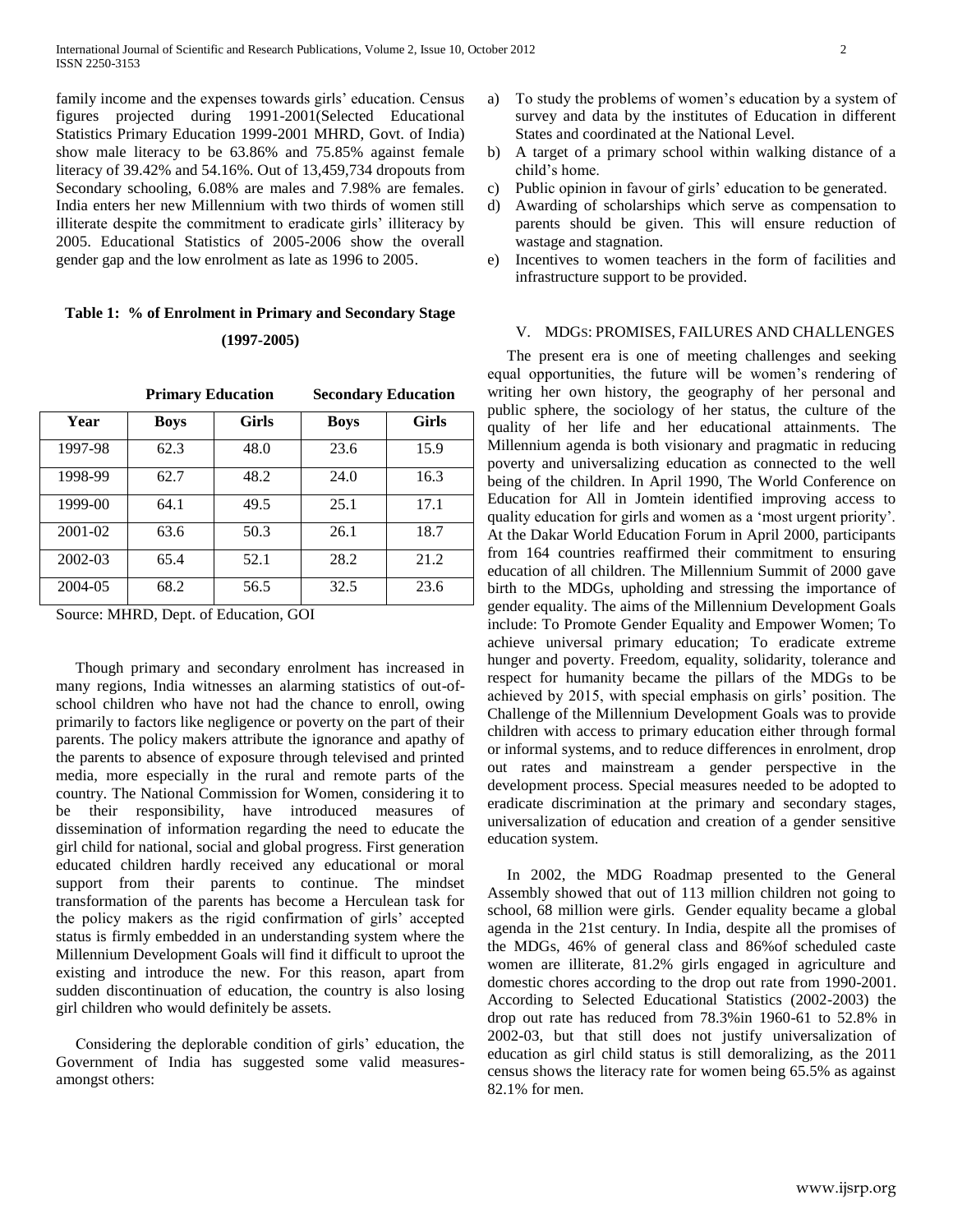## **Table2: Drop-Out Rate for Girls at Primary and Lower**

**Secondary Stage (1990-2005)**

 **Primary (I-V) Lower Secondary (VI-VIII)**

| Year    | <b>Boys</b> | <b>Girls</b> | <b>Total</b> | <b>Boys</b> | <b>Girls</b> | <b>Total</b> |
|---------|-------------|--------------|--------------|-------------|--------------|--------------|
| 1990-91 | 40.1        | 46.0         | 42.6         | 59.1        | 65.0         | 60.9         |
| 1999-00 | 38.7        | 42.3         | 40.3         | 51.9        | 58.0         | 54.5         |
| 2000-01 | <b>NA</b>   | 41.9         | 40.7         | <b>NA</b>   | 57.0         | 53.7         |
| 2002-03 | 35.8        | 33.7         | 34.8         | 50.3        | 53.4         | 52.8         |
| 2004-05 | 31.9        | 25.4         | 29.0         | 50.5        | 51.2         | 50.8         |

Source: MHRD, Dept. of Education, GOI

 Recognizing girl"s education as the most sensitive index of social and national development, the MDGs felt that for sustainable development, social justice needed to be guaranteed by sanctioning gender sensitive education and the mainstreaming of girls" education within national education systems. India, agreeing in the EFA declaration, promised to undertake policies for universal retention by 2010 and elementary and secondary gender free education by 2015.

#### VI. POLICY IMPLICATIONS

 India"s administrative measures listed plans to accelerate equality and justice in imparting gender free education. The First Five Year Plan (1951-56) held that "women have the same opportunities as men for taking all kinds of work, and this presupposes that they get equal facilities, so their entry into the professions and public services is in no way prejudiced". The Second, Third and Fourth Five Year Plans (1956-1961; 1966- 1969; 1969-1974) considered the need for increasing the proportion of women into secondary and higher education. The Fifth Year Plan (1974-1979) prioritized free and compulsory education along with free uniforms, books and scholarship as incentives. The Sixth Year Plan (1980-1985) emphasized the need of universalization of elementary education by promoting Balwadis to the girl child. In the Seventh and Eighth Five Year Plan (1986-1991 and 1992-1997), flexible school times to help girls were introduced. The National Policy on Education undertook redesigning curricula and textbooks to suit the girl child and eradication of illiteracy, strengthening vocational education and relating it to the needs of emerging urban and rural settings. Hundred percent central grants were disbursed to set up Non-Formal Education Centres for girls. The Ninth Year Plan (1997-2002) conceptualized Empowerment of Women by converging existing services available in both women-specific and women-related sectors.

 The Tenth Plan (2002-2007) witnessed the Government embarking on strategies to reduce the gender divide in primary and secondary education by setting the goal of "Education for Women"s Equality" as advocated in the National Policy of Education .Yet, in spite of all this the 2005-2006 census projects the retention for girls in the primary and secondary level to be 47% and 46% against 52% for boys respectively. Quantitative and qualitative strategies through enrolment and retention and through substantive contents and teaching methods were adopted to help girls" achievement. Voluntary agencies and The Integrated Child Development Programme have made plans for furtherance of education. The NGO, Community Welfare Centres, complements girls" education with scholarships, and makes available pre - school education for girls. Girls belonging to the segment of disabled, ethnic minorities, or underprivileged are brought under the scheme of Inclusive Education in (2006- 07).

 The Mahila Samakhya and the Sarva Shiksha Abhiyan (SSA) plan to provide quality education for girls between 6-14 years has increased the literacy rate of girls from 15.35% in 1971 to 54.16% in 2001. In the past two decades, women"s participation in primary, middle and secondary level has increased considerably. The District Primary Education Programme (DPEP) of the Central Government has reduced drop out rates to less than 10% and reduced gender gaps to less than 5%. One of the main objectives of the Sarba Shiksha Abhijan (2001) is to bridge gender gaps in primary and secondary education by 2010. Since even after secondary education girls may not continue, "Extension Education", a policy providing job related knowledge, was introduced for those unable to proceed with formal secondary level. The National Literacy Mission (NLM) was set up in 1988 aimed to mobilize drop outs, introduce mass and functional literacy and involve the community in educating women to the Secondary level.

 The Siksha Karmi (1987) sees education as a challenge in the extremely low literary blocks. At the grass root level it works through the Panchayat Samities and the village communities to ensure enrolment and retention of the girl child in the primary level. The Saraswati Yojana (1995) focuses on local women who have passed class VIII, for them to be given training and financial assistance to run courtyard schools in their homes. The Lok Jumbish project has set up Women"s Education Centres and the Women Teachers' Forum to provide gender training to teachers to handle women of the backward and poor areas.

**Table3: % of Rural-Urban Literacy Rate (1991-2011)**

|                   | 2001 |               | 2011         |             |        |              |
|-------------------|------|---------------|--------------|-------------|--------|--------------|
| <b>Population</b> | Male | <b>Female</b> | <b>Total</b> | <b>Male</b> | Female | <b>Total</b> |
| Rural             | 71.4 | 46.7          | 59.4         | 78.6        | 58.8   | 68.9         |
| Urban             | 86.7 | 73.2          | 80.3         | 89.7        | 79.9   | 85.0         |
| Total             | 75.8 | 54.2          | 65.4         | 82.1        | 65.5   | 74.0         |

Source: Census of India, 2001 & 2011

The government's policy measures have helped raise the female literacy rate from 54.2% in 2001to 65.5% in 2011, reducing the gender gap from 21.7% in 2001 to 16.6% in 2011. Additional investments for promotion of girls' education in 1064 clusters of 58 educationally backward blocks in 10 districts were set up. 59 residential schools for girls at primary and secondary level with 75% seats for minorities and other backward classes were organized in the 2006-07 Scheme. In 1995, The Mid-Day Meals Scheme was launched to boost the lower secondary and universalization of primary education by impacting upon attendance, retention and nutritional needs of children. Even with all these policies, the goals of MDGs are not fully realized when records project that 70.38% girls are child labourers with no